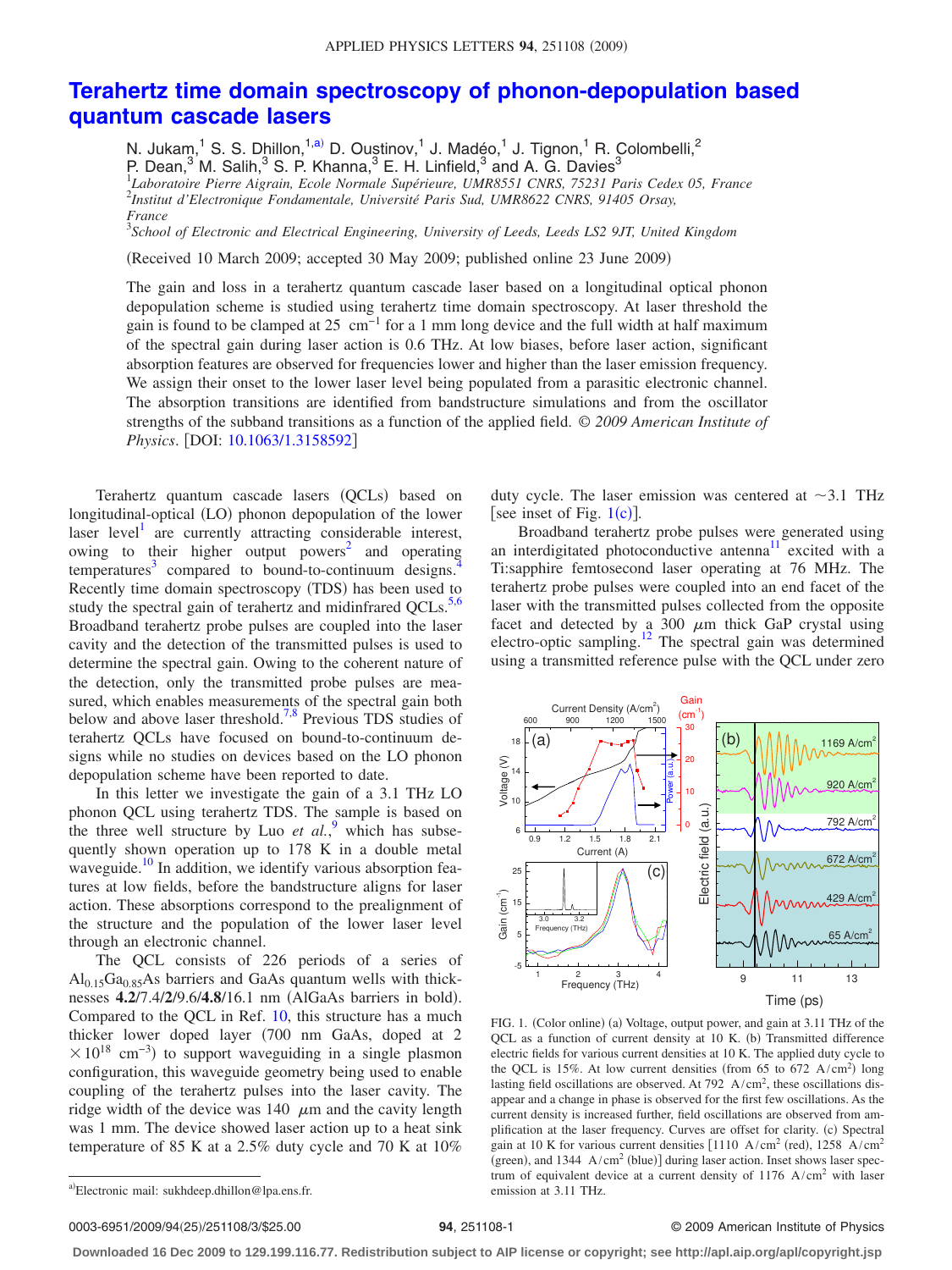bias. Details of this technique can be found in Ref. [7.](#page-2-6)

Figure  $1(a)$  $1(a)$  shows the voltage-current  $(V-I)$  and lightcurrent  $(L-I)$  characteristics of the laser at 10 K, the latter measured with a standard pyroelectric detector. The laser threshold occurs at a current density of  $1.07 \text{ kA/cm}^2$  and laser action ceases at  $1.37 \text{ kA/cm}^2$  $1.37 \text{ kA/cm}^2$ . Figure  $1(b)$  shows the difference transmitted electric fields (i.e., that measured relative to the modulation frequency of the  $\text{QCL}$ <sup>[7](#page-2-6)</sup> of the terahertz pulses for various current densities. For current densities greater than 792  $A/cm<sup>2</sup>$  (when the bandstructure starts to align up to the design field) oscillations of the field are observed owing to the amplification of the input pulse and last for approximately 3 ps when the device is above threshold. The short time period of the oscillations, compared to bound-to-continuum designs, $7.8$  is attributed to the broad gain spectra. The latter can be observed in Fig.  $1(c)$  $1(c)$ , which shows the gain spectra for three different currents with maximum gain at 3.11 THz, in accordance with the design frequency  $(3.1 \text{ THz})$ . The linewidth of the gain spectrum is 0.6 THz at laser threshold, compared to 0.32 THz for a 2.9 THz boundto-continuum design. $5$  The reason for this large linewidth is possibly the larger number of periods (226 compared to 90), which leads to inhomogeneous broadening of the gain profile. This has been indirectly confirmed by measurements of the laser spectra of samples with a lower number of periods.<sup>13</sup> These exhibit, for the same cavity length, a reduced number of Fabry–Pérot modes and hence indicates a smaller gain linewidth. Other effects that could play a role include impurity scattering,<sup>14</sup> the injector/laser state coupling,<sup>8</sup> and the higher electron temperature in LO phonon depopulation designs leading to a larger in-plane momentum.<sup>15</sup> A very small narrowing of the spectral gain of approximately 80 GHz is observed owing to the misalignment of the structure as the applied field is increased. $\delta$  The amplitude of the gain at  $3.11$  THz (i.e., at the laser emission frequency) as a function of applied current is also plotted in Fig.  $1(a)$  $1(a)$ . During laser action, the gain is clamped at a value of  $\sim$ 25 cm<sup>-1</sup>. This value is in good agreement with a simple estimate of the total optical losses  $(\alpha_{\text{total}} = \alpha_m + \alpha_g)$ =10.2 cm<sup>-1</sup>+9.8 cm<sup>-1</sup>=20 cm<sup>-1</sup>, where  $\alpha_m$  and  $\alpha_g$  are the mirror and waveguide losses, respectively).

Compared to previous work on bound-to-continuum samples, $7,8$  $7,8$  transmitted terahertz electric fields at lower current densities  $[Fig. 1(b)]$  $[Fig. 1(b)]$  $[Fig. 1(b)]$  show several unusual features. As the current density is decreased from laser action  $(1.17 \text{ kA/cm}^2)$  to just below threshold  $(0.92 \text{ kA/cm}^2)$  and then to 0.79  $kA/cm^2$ , the amplitude and extent of the field oscillations decrease as expected. This corresponds to a decrease in the gain, and the transmission of the input pulse without amplification. However, below  $0.79$  kA/cm<sup>2</sup>, the transmitted amplitude unexpectedly increases again and long lasting oscillations appear after 10 ps corresponding to a narrow linewidth spectral feature (with high frequency components at  $\sim$  4 THz—see Fig. [3](#page-1-0)). The first few oscillations in the time trace correspond to a broad spectral response. The vertical line at 9.5 ps in Fig.  $1(b)$  $1(b)$  shows that the relative phase of the fields is nearly constant for current densities larger than 0.79 kA/cm<sup>2</sup>. Below 0.79 kA/cm<sup>2</sup>, however, the phase shifts significantly (by almost 180°) indicating a change from gain to strong absorption in the spectra.<sup>5</sup>

The spectral gain below  $0.80 \text{ kA/cm}^2$  is shown in Fig.  $2(a)$  $2(a)$  and shows several features that are not present at higher

<span id="page-1-1"></span>

FIG. 2. (Color online) (a) Spectral gain at low current densities showing a sharp absorption at 4.2 THz and a broad absorption that shifts from 2.5 to 1.75 THz as the current density is increased. (Spectra offset for clarity.) All features disappear as the current density is increased and the subbands align for laser action at 3.11 THz. The current density range of 137 to 792 A/cm2 corresponds approximately to applied fields of 5 to 10 kV/cm. (b) Gain and (c) frequency position as a function of applied current for the low and high frequency absorptions.

current densities. For low frequencies, below the laser frequency of 3.1 THz, a broad absorption is present. Its peak redshifts toward lower frequencies with increasing current densities, indicating a diagonal transition between adjacent wells. The narrow absorption at high frequencies, however, remains roughly constant in frequency at  $\sim$  4.2 THz, suggesting a vertical intersubband transition. Figures  $2(b)$  $2(b)$  and  $2(c)$  $2(c)$  show the peak gain value and the corresponding frequency, respectively, of the low and high frequency absorptions as a function of current.

Simulations of the QCLs conduction band profile and the square modulus of the wave functions of the structure are shown in Fig. [3](#page-1-0) for various applied fields [Figs.  $3(a)-3(c)$ ]. Corresponding schematic representations of the subband levels are also shown [Figs.  $3(d) - 3(f)$  $3(d) - 3(f)$ ]. The laser transition occurs within the two narrow wells separated by a thin barrier; the extraction and injection of electrons from one period to the next takes place in the wide well. The energy separation between the first two states in the wide well (labeled 4' and

<span id="page-1-0"></span>

FIG. 3. (Color online) Conduction band profile and modulus squared of the wave functions at applied fields of (a) 12.5 kV/cm where transitions  $|4\rangle$  and  $|3\rangle$  are resonant; (b) 9 kV/cm; and (c) 7 kV/cm. (d)–(f) give corresponding schematic diagrams of the key energy states. (Bandstructure calculations performed using design dimensions.)

**Downloaded 16 Dec 2009 to 129.199.116.77. Redistribution subject to AIP license or copyright; see http://apl.aip.org/apl/copyright.jsp**